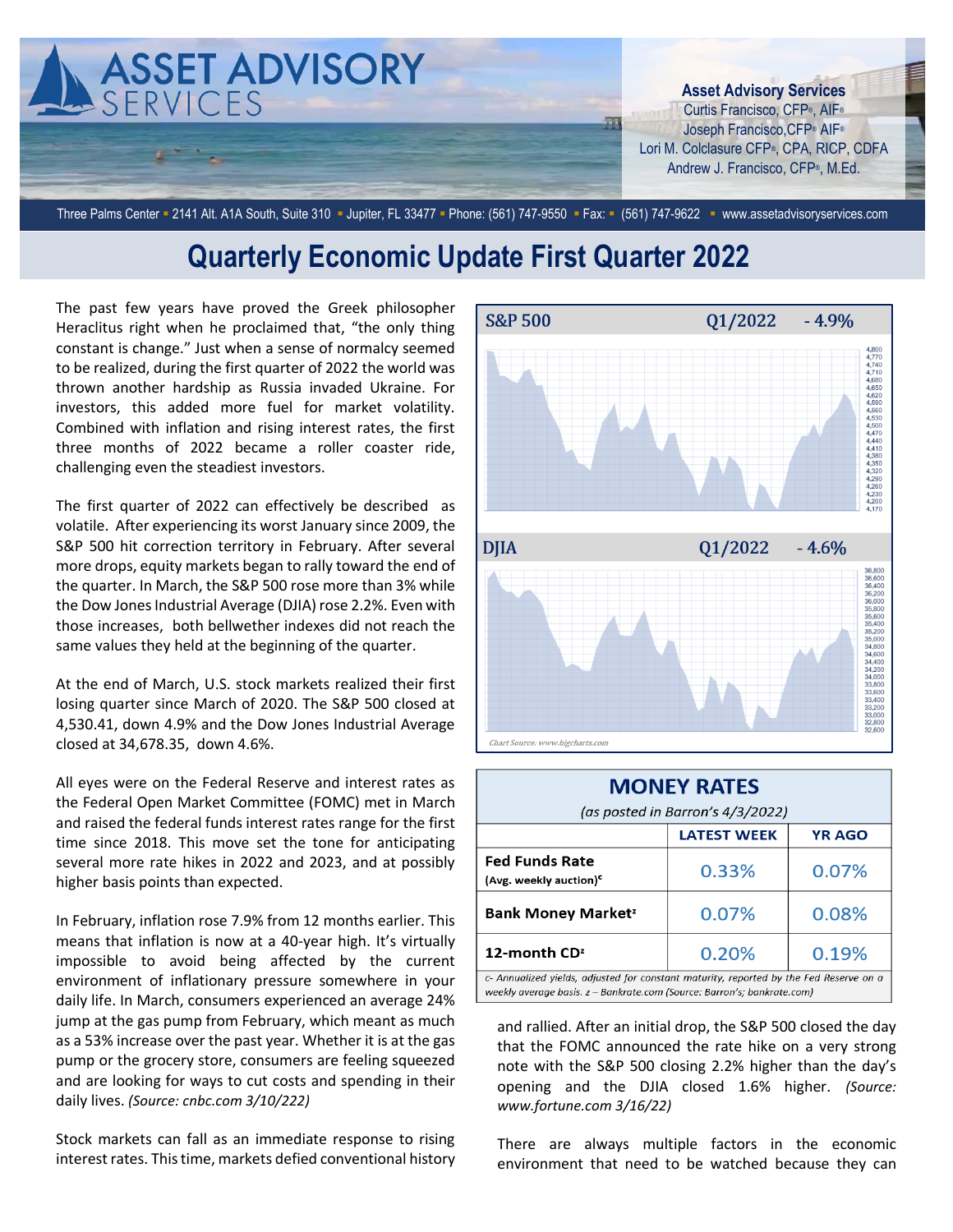directly affect equity markets. With an excessive number of media sources nowadays, investors are being barraged with data and news making it difficult to keep up with the facts and information that may affect their personal situation. As your financial professional, we strive to keep an active eye on any issues, changes and activity that could directly affect you and your situation.

#### **Inflation & Interest Rates**

In March, the Federal Reserve raised the federal funds rate for the first time since 2018 by a quarter percentage point to between 0.25-0.5%.

With interest rates combating the rapid rise of inflation, Fed officials signaled there might be six more rate hikes this year, expecting to see the fed funds rate at nearly 2% by the end of this year. The Fed also suggested the percent of increase could rise as well, with possible half-percent, or 50 basis point, increases on the horizon.

As your financial professional, we are committed to keeping a watchful eye on the economy and how interest rate hikes and the trajectory of inflation affects our clients. If you are concerned about how these key items could affect you, please connect with us to discuss possible hedges against inflation and rising rates.

### **The Bond Market and Treasury Yields**

Bonds and interest rates move in the opposite direction. When interest rates rise, existing bond prices tend to fall, and conversely, when interest rates decline, existing bond prices tend to rise.

Recent times have not been very beneficial for bond holders. Bonds are often times considered to be more stable than equities for investors. This quarter, volatility in the bond market was high and U.S. bonds had their worst quarter in over 40 years. As an example, the Bloomberg U.S. Aggregate bond index, which includes mostly U.S. Treasurys, corporate bonds, and mortgage-backed securities, had a -6% return in the first quarter – its biggest quarter loss since 1980. Shortand mid-term bond yields also experienced rate increases



## **KEY TAKEAWAYS**

- Equity markets experienced worst quarter since Q1 2020.
- The Fed raised the interest rate range to 0.25–0.5%.
- The expectation that interest rates will rise faster than anticipated depends on the path of inflation.
- Inflation highest in 40 years.
- Many variables, including global conflicts, Covid variants, and quantitative tightening are key factors in economic recovery.
- Volatility is here.
- **Call us if you have concerns!**

this quarter. The 10-year Treasury yield finished the quarter at 2.35%. This is a significant jump from the 1.5% yield that 10-year bond holders had at the end of 2021. *(Source: wsj.com 3/31/22)*

Interest rates are rising and investors are expecting shortterm yields to reach 3% in 2023, significantly higher than the current near 0.5%. This is a good time for any bond investors to review their holdings. *(Source: wsj.com 3/31/22)*

In addition to rising interest rates, the Fed is beginning its task of reducing its \$9 trillion balance sheet in part created by its bond buying program. *(Source: Morningstar.com 3/23/2022)*

Eddy Vataru, Lead Portfolio Manager of the Osterweis Total Returns Fund, believes that Treasuries, which are typically viewed as "safer" investments, are also being impacted by the "calamity that's driving inflation through the roof and trumping the flight-to-quality nature of the asset class." *(Source: Morningstar.com 3/23/2022)*

Remember, bonds typically can be a key component to a diversified portfolio and can provide a good shield from equity volatility. However, please keep in mind that investors who placed a large percentage of their portfolio in bonds with the expectation of generating stable returns could have seen lackluster results. If you'd like to explore any exposure you have to bonds and whether or not they are still a good fit for your personal goals, please contact us. We are monitoring how the Fed's movements and rising interest rates are affecting bond yields.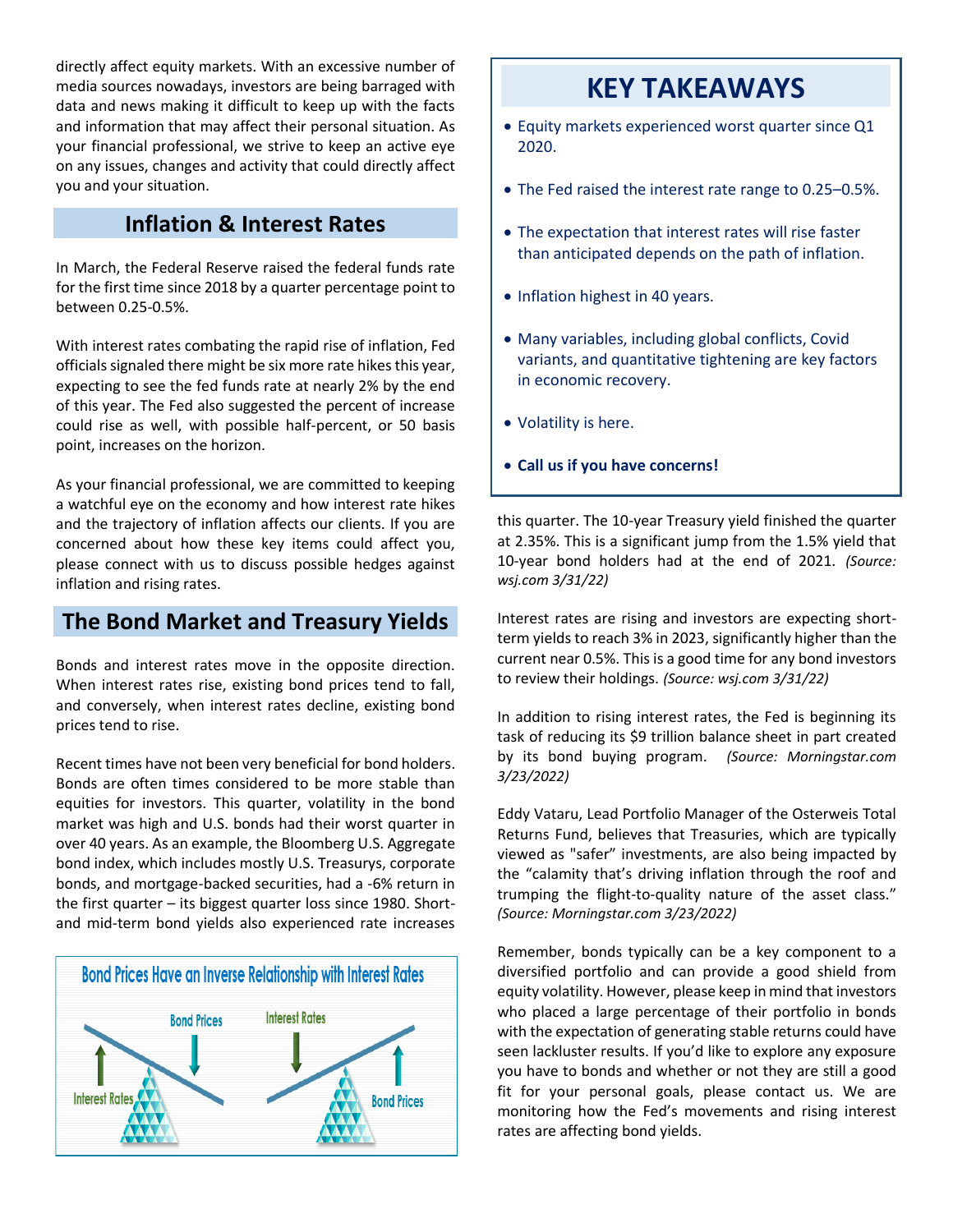#### **Investor's Outlook**

What does this all mean for investors?

As we continue on to the second quarter of 2022, many factors could complicate equity market performance and the speed and direction of the economy, including Russia's war on the Ukraine and Covid-19 variants. Savers may need to become more disciplined and focused. Volatility isn't likely to go away in the coming months, so investors need to be prepared.

Interest rates will continue to be at the forefront of our watch list. They can be complex and affect investors differently depending on their goals and timelines.

These five items are usually partnered with rising interest rates:

- Mortgage rates increase;
- Interest rates increase on savings accounts and Certificate of Deposits (CD);
- Existing bond prices decrease;
- Commodity prices decrease; and
- Equity markets may become more volatile.

The Fed is set to meet again the first week of May. It is widely anticipated that they will approve another rate increase. With interest rate hikes on the horizon, we suggest you consider:

- reviewing all income-producing investments.
- locking in your mortgage rates.
- maintaining liquidity for all near-term needs.
- contacting us to review your personal financial plan, including risk management, diversification, and time horizons.



The good news is that historically, after an initial reaction, U.S. equity markets have risen during a period of rising interest rates. This is due to the fact that interest rates typically rise in a healthy economy.

According to a Deutsche Bank study of 13 interest rate increase cycles, the S&P 500 returned an average of 7.7% in the first year the Fed raised rates. An analysis by Truist Advisory Services of 12 rate hike cycles shoed the S&P 500 posting a total return average of 9.4% with 11 out of those 12 periods having positive returns. *(Source: www.reuters.com 3/16/22)*

Moving forward, we still stand by our mantra of "Proceed with Caution."

There is currently a lot of noise that can distract an investor. Equity market volatility; interest rate increases; inflation; global unrest; and pandemics; have all given the media, analysts, and economists much to talk about. Now is an ideal time for a proactive approach to your financial goals. Having a solid investment strategy is an integral part of a welldevised, holistic financial plan. Staying disciplined and following that strategy during times of volatility is equally important. As your financial professional, we are here to help

Interest rate changes are far from done and the Fed is expecting to make several more moves this year and in 2023. Combined with a lower unemployment rate and better supply chain movement, the Fed is hopeful that the increase in interest rates will help quell rising inflation. Fed officials are estimating that as energy prices ease and supply chains return to more normal operations, that we may see inflation drop down to 2.6% by the end of 2022. *(Source: fidelity.com 3/10/22)*

**U.S. Stock Market Performance During Interest Rate Hike Cycles** Rise of an average annualized rate of 9.4% in the S&P 500 During 12 Rate Hike Cycles